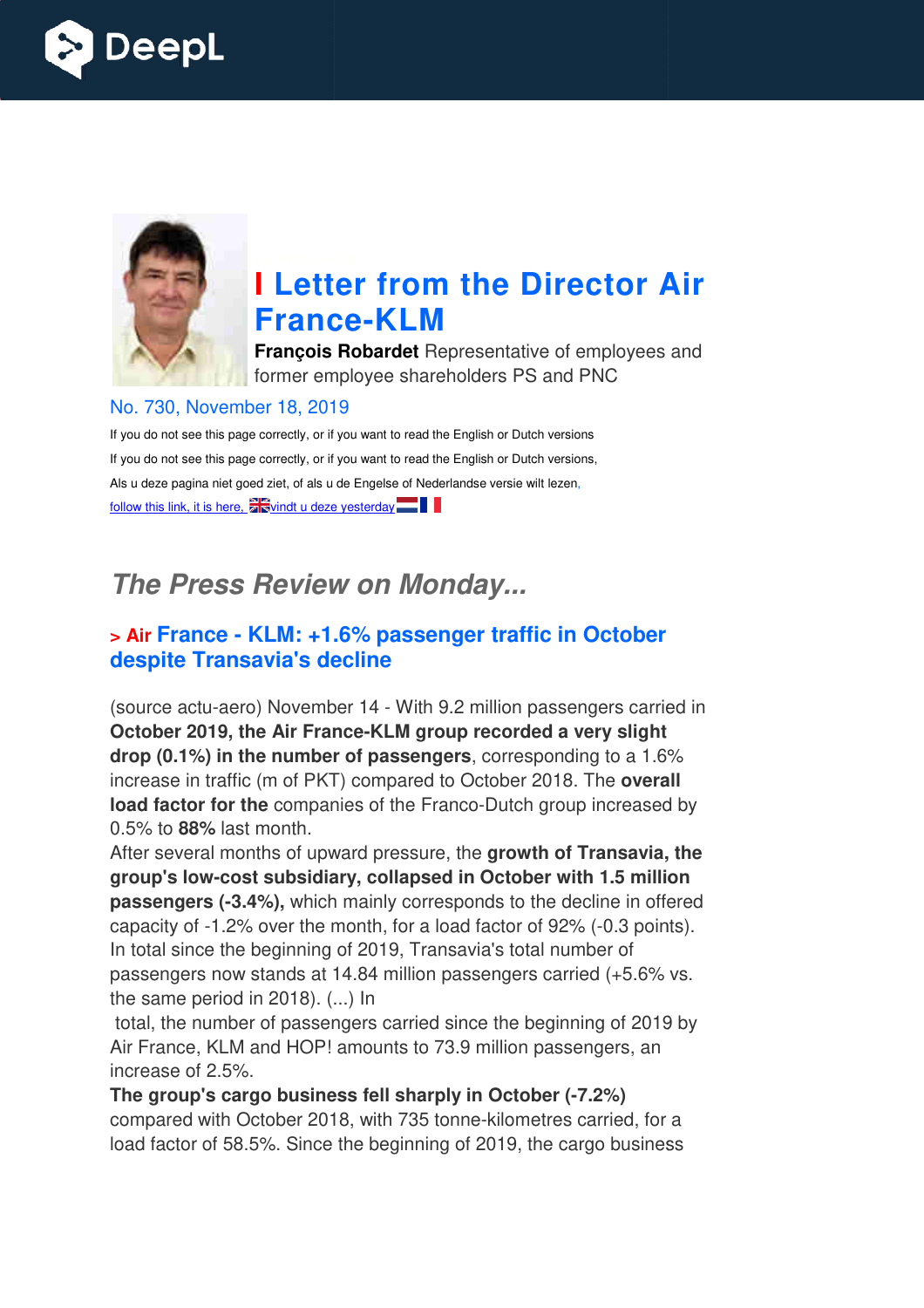has totalled 6994 tonne-kilometres carried (-1.9%).

*My comment:* To claim that Transavia's growth is collapsing is very exaggerated.

The low-cost airline of the Air France-KLM group has 79 aircraft. A 1.2% decrease in capacity represents only one less aircraft in operation.

#### **> Pieter Elbers, CEO of KLM: Equal opportunities are crucial**

(source Telegraaf translated with Deepl com) November 13 - **Pieter Elbers**, CEO of KLM, **told the** Elsevier Weekblad economic conference on Tuesday evening that European and global laws and regulations are necessary for the company's future. "**We will lose our competitive position very quickly if the rules of the game are not level**. The benefits of aviation are low. Aviation pays a lot of taxes and pays for its own infrastructure," said Mr. Elbers.

Last week, it was announced that Secretary of State for Finance Snel (Finance) received support from nine countries for the introduction of the flight tax. If this plan does not materialise, the Netherlands will introduce its own flight tax in 2021, which will cost the aviation sector a few thousand jobs. (...)

**Mr Elbers called for more action at European and global level**. "We waste a lot of fuel making detours. If we used European airspace more efficiently, it would make a big difference in terms of time and money. We should also collaborate on research and development." According to the CEO of KLM, stopping air traffic is not a realistic scenario and certainly not economically realistic. "It's about finding sustainable solutions together, on a global scale," says Elbers. "We cannot rely on mineral resources. Our economy is based on trade, and aviation is part of this logic."

**The CEO of KLM sees the added value of working with Air France**, he said last night. Over the past year, there have been regular tensions between KLM and Ben Smith, CEO of the Paris holding company, over, among other things, the renewal of Elbers' mandate. "**If we want to participate in the aviation game, we have to be a certain size. We have to organize things well internally**."

*My comment: The* three CEOs of Air France-KLM, KLM and Air France share the same vision: to reduce the ecological impact of aviation, decisions must be taken on a global scale.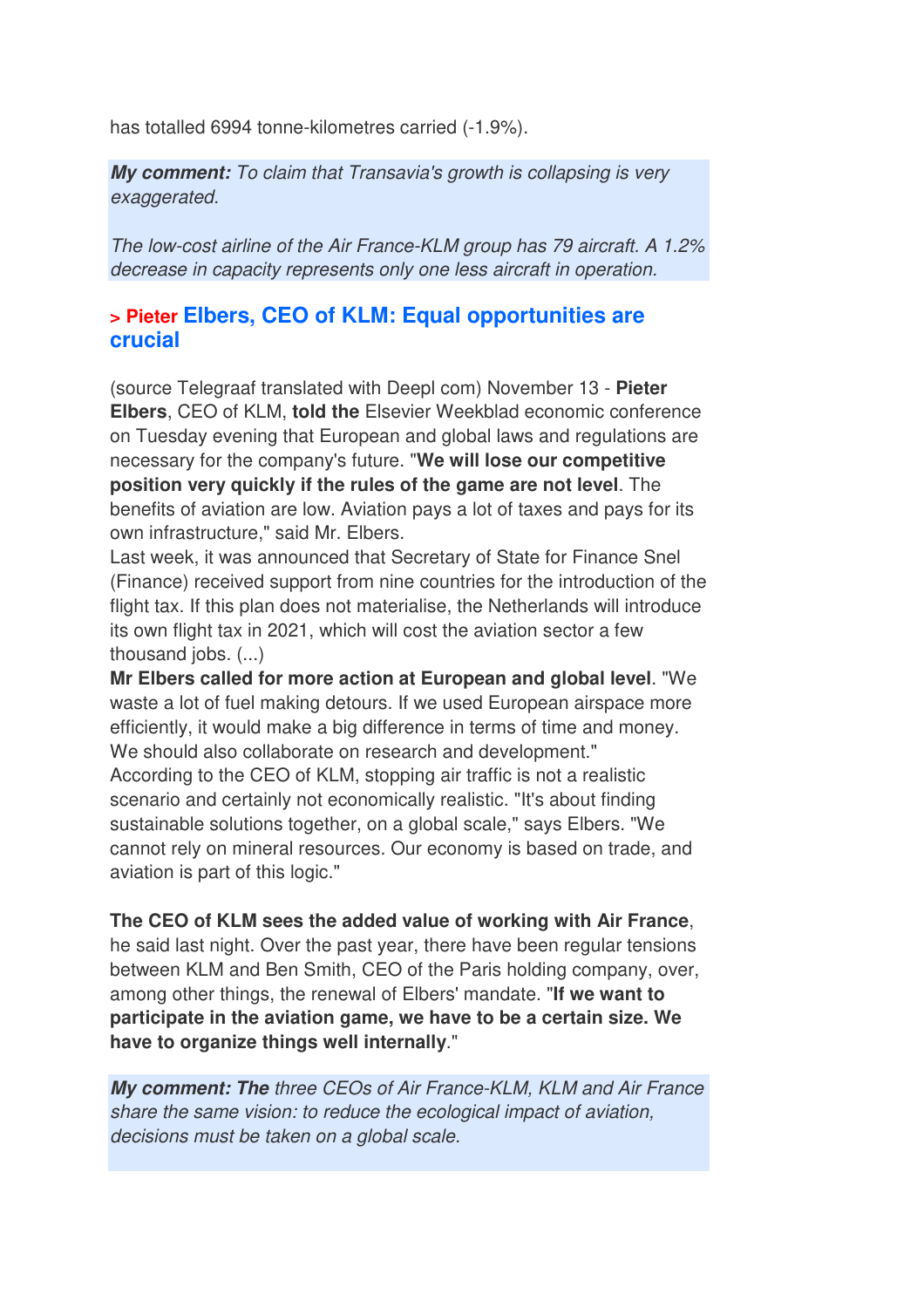Two main avenues should be explored: . offsetting CO2 emissions with actions that have an immediate effect, . research and development of a clean fuel.

#### **> Transavia Netherlands: a flexible response to market developments**

(source Luchtvaartnieuws Magazine translated with Deepl com) November 13 - Transavia is one of Air France-KLM's three strong brands. The airline has a strong reputation in the Netherlands and France, and wishes to continue its growth in the coming years. "In recent years, our company has evolved into a flexible organization that is able to react quickly to market changes," explains Petra de Ruiter, Chief Operating Officer. (...)

While the French sister company **Transavia France will be able to expand in the coming years,** thanks to an agreement between Air France and the pilots' union SNPL, **Transavia does not have this luxury in the Netherlands.** "The situation between the two Transavia is very different," says De Ruiter. In France, Air France-KLM uses Transavia to provide a national response to easyJet and Ryanair, while Transavia has been the holiday and budget company in the Netherlands for many years. "We have achieved incredible results in recent years. This is rather good, given the **limited availability of slots at airports such as Schiphol, Rotterdam and Eindhoven**. »

**Unbridled growth is therefore not part of the strategy in the Netherlands**. (...) In recent years, Transavia has become less and less dependent on tour operators to fill its aircraft, so that scheduled flights have replaced old charter flights and Transavia has been able to develop its own routes. (...)

"Sometimes it takes courage and entrepreneurial spirit to exploit striking destinations such as Amman or Beirut. We are always looking for interesting opportunities in the market, and this translates into unique routes in this case." Iceland was also a great addition to the network. "When WOW Air disappeared, we changed very quickly and added Reykjavik to the flight schedule. A good example of the flexibility offered by **our organization**, which **allows us to react quickly to market conditions**. " . (...)

In the context of sustainable development, **Transavia also wishes to invest in new aircraft**. It seems to be only a matter of time before an order for the Boeing 737 MAX is placed. "However, we will not sign until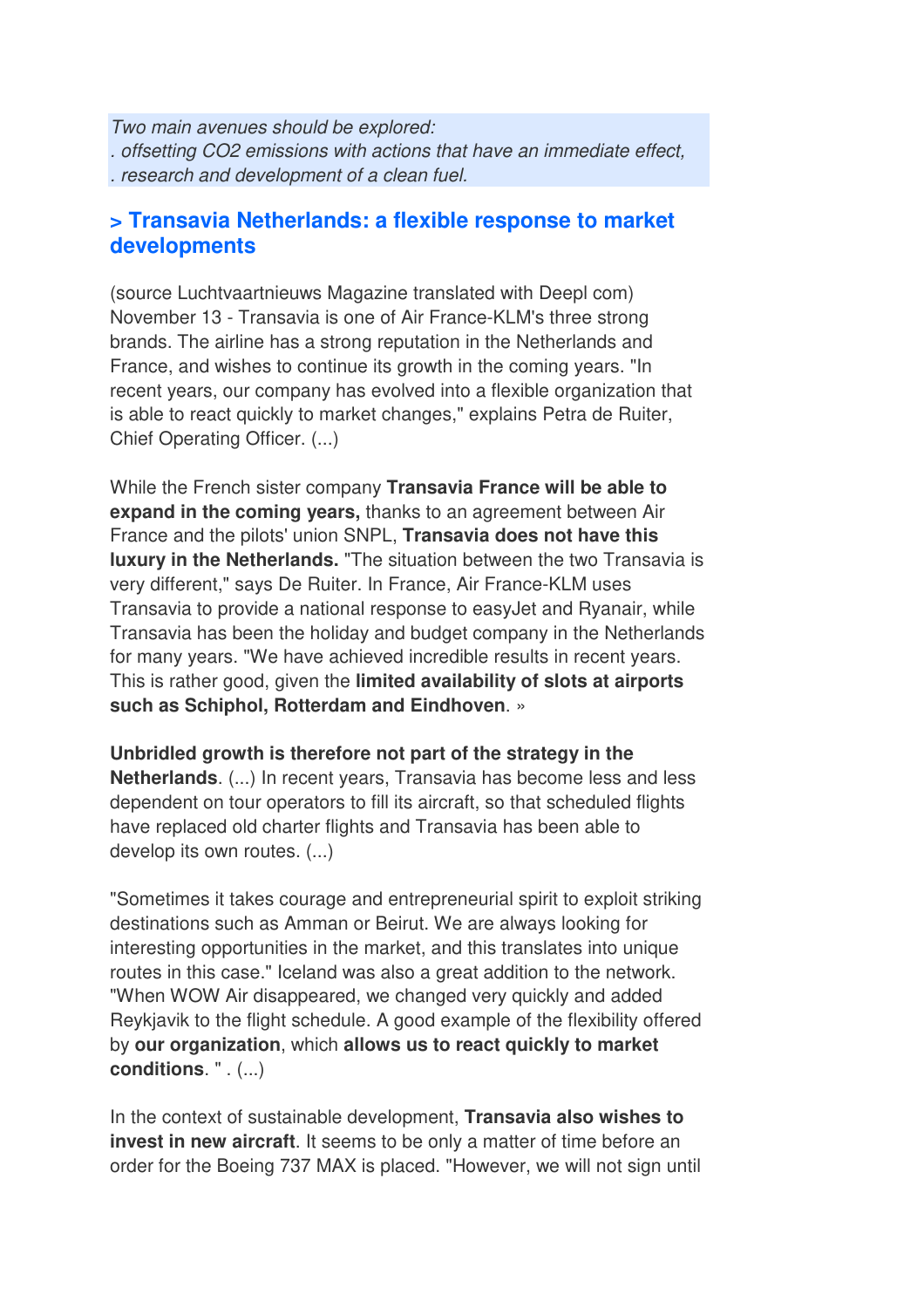the type's security is proven. According to De Ruiter, once the type has been declared safe again by the US and European aviation authorities, it makes sense to buy the MAX 10, which can accommodate about 200 passengers, much more than the Boeing 737-800. For Transavia, this means that more passengers can be accommodated per flight, allowing optimal use of the few slots in Schiphol, Eindhoven and Rotterdam. (...)

The oldest Boeing 737 in the current fleet is more than twenty years old and can last for years, but the new 737 MAX offers considerable advantages. Not only can it carry more passengers, but it is also much more economical and quiet. "Good for us and good for the environment."

**By using quieter aircraft, Transavia hopes to be able to fly cheaper, as Schiphol offers the quietest category of aircraft a discount on airport charges**. "Unfortunately, we are not yet in a position to take advantage of it."

*My comment: The* two Transavia (France and the Netherlands) have the same problem as Ryanair: their development will depend on the possible return to service of the B737 Max.

#### **> The benefits of easyJet are undermined by the chaos of Brexit**

(source The Sunday Times translated with Deepl com) November 14 - **Johan Lundgren, the boss of easyJet, warns investors that slower capacity growth is to be expected** when he reports a challenging year this week. **It should also relaunch its holiday business to capitalise on the collapse of Thomas Cook and Monarch**, as well as on declining profits.

Brexit's uncertainty affected the demand of the second largest airline in Europe, affecting its "unit revenue", a measure of the filling level of its aircraft and revenue per seat. The

 carrier, founded in 1995 by Sir Stelios Haji-Ioannou, is expected to announce that its load factor has fallen by 1.4 percentage points to 91.5% at the end of September, while revenue per seat has fallen by 2.7%. The **annual results, expected on Tuesday, are expected to show a pre-tax profit down by around 26% to £430m**.

Airlines are facing Brexit's uncertainty and consumer caution. Thomas Cook's failure at the end of September followed the disappearance of Air Berlin and Monarch two years earlier. (...)

**Faced with weaker demand**, airlines are reducing their growth after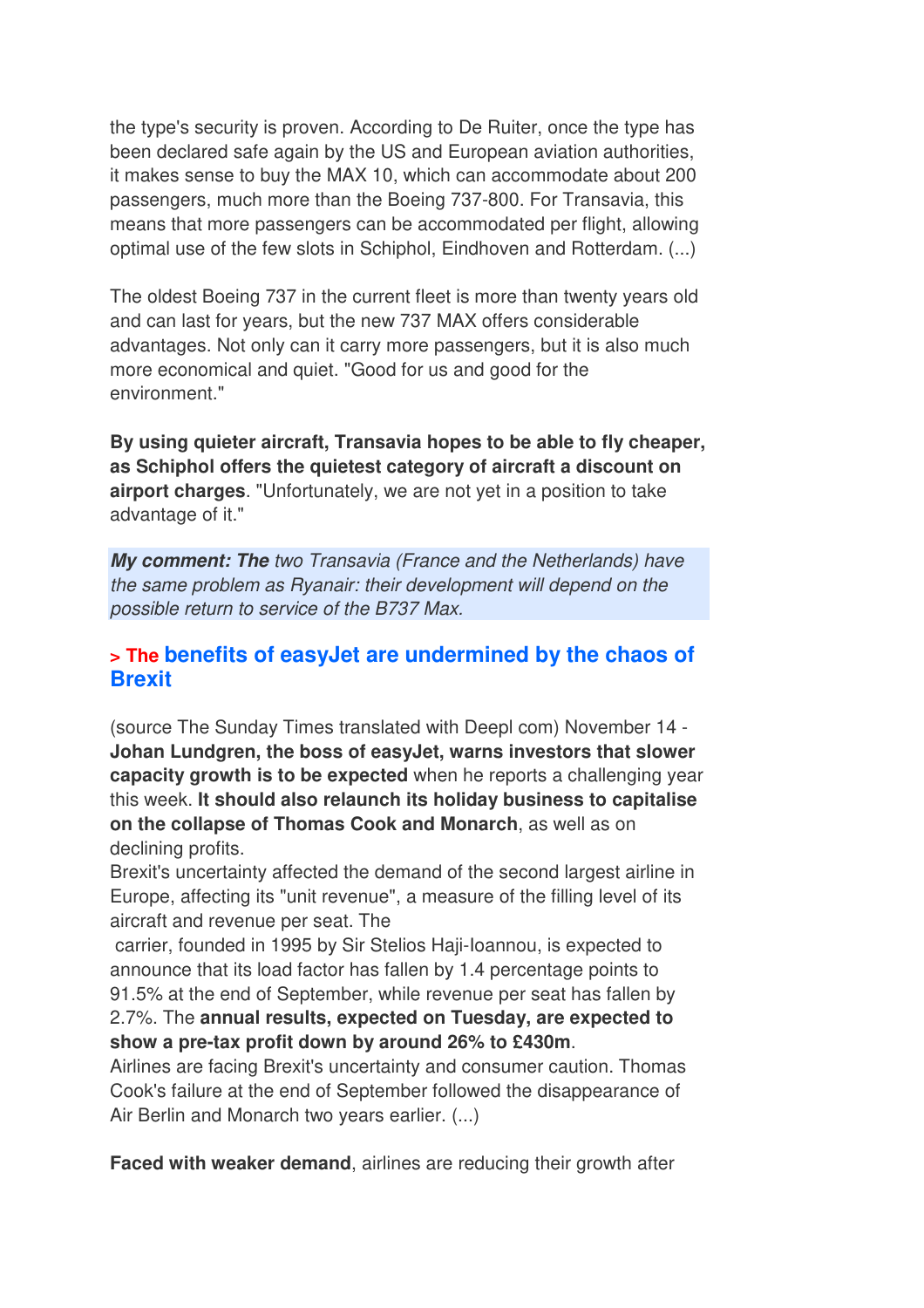years of rapid expansion. British Airways' owner, IAG, recently stated that it would halve its expected growth over the next three years. **EasyJet** also **stated that it would increase its capacity at a slower pace. (...)**

 Investors will be eager to know the trend in bookings for next year, which Lundgren, the former deputy commander of tour operator Tui, wants to boost with the expansion of its holiday activities. Although easyJet has been selling holidays for a long time, they tend to have a lower priority than flights and persuade passengers to spend more on tickets. The **expansion of the holiday should result in a strong advertising push, a new website and significant use of customer data, with easyJet trying to sell customized packages to customers as well as flights**. (...)

*My comment:* To develop a "holiday" activity easyJet has several advantages.

It is part of a group (easyGroup) with a small expertise in the hotel sector (easyHotel) and in road transport (easyBus).

Will this be enough to provide a service comparable to Thomas Cook's?

#### **> Alitalia's future is still dependent on Delta or Lufthansa as industrial partner**

(source Les Échos) November 13 - Alitalia's recovery is becoming more and more like Brexit. The **Italian government has already postponed the deadline for** submitting a firm takeover bid **seven times. The next one is on November 21 and an eighth postponement is not excluded**. The rescue of the national airline continues to falter. Two and a half years after being placed under extraordinary administration and benefiting from a €1.3 billion bridge loan from the State, the **future of the public group remains uncertain**.

**It is suspended on behalf of the airline group likely to acquire a stake in the new Alitalia**, Ferrovie dello Stato (FS), the public railway company and Atlantia. (...) It should be Delta Airlines, which would hold 10% of the shares. (...)

 But nine days before the new deadline, the American airline group has reaffirmed to Ansa that its investment will be limited to 100 million euros, while it is being urged to increase its participation. (...)

For his part, the Minister of Economy, Roberto Gualtieri, is keeping up the pressure by reaffirming that the future of the Italian company depends on a "credible industrial plan that will finally enable Alitalia to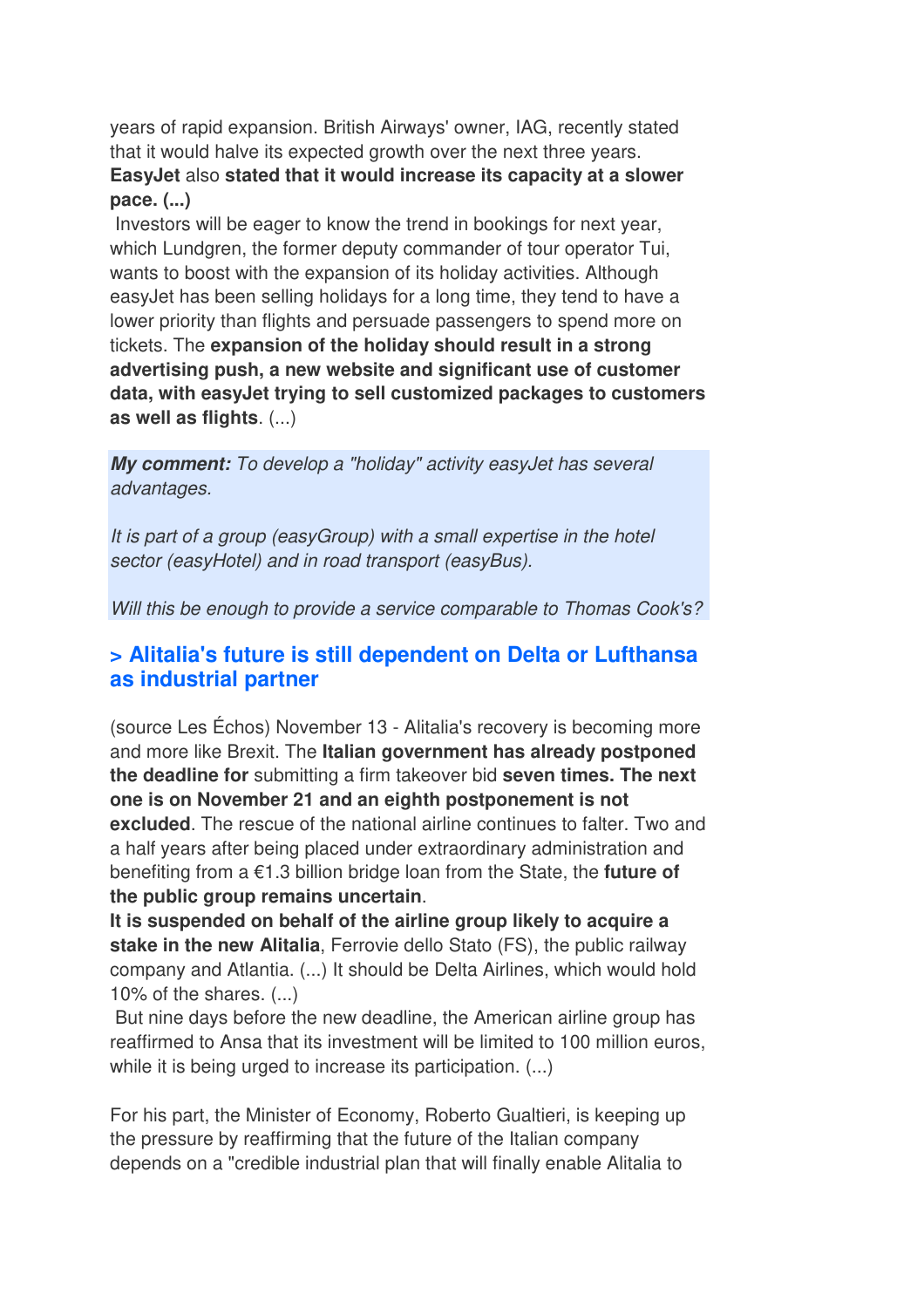relaunch itself with a new consortium". He added that Italy "is a strategic country from the point of view of tourism and trade, and it is important to have a major global player in the structure of society".

If Delta does not, **it could be the German Lufthansa, ready to invest between 150 and 200 million euros to acquire a stake in the new Alitalia**. He expressed his interest not only in a commercial partnership, but also in taking a stake in his Italian rival. But not under any conditions: in addition to its say on governance, it will be **at the cost of a fleet reduced to 75 aircraft and a reduction in crew costs with between 5,000 and 6,000 job losses**. A "preventive" agreement with the unions should be concluded before any signature in order to avoid unpleasant surprises.

The FS plan with potentially **Delta provides for a fleet reduced to 103 aircraft, and "only" 2,500 redundancies**. A basis for negotiations close to that desired by Atlantia with its proposal of 97 aircraft and a reduction of 2,800 jobs. "The **game is not easy," agreed FS boss Gianfranco Battisti**,"we know Delta's plans, we've been working on them for a year. We will see Lufthansa's offer, and **we will choose the best solution. We hope to conclude in March 2020**. »

Pending the implementation of this restructuring to ensure a hypothetical return to profitability, Alitalia's cash position as at 31 October stood at 315 million. The company is losing nearly 1 million euros a day.

*My comment:* Alitalia's fate is still not settled. What will remain of this company in March 2020, the new deadline for the choice of buyers?

# **> 50 A350 for Emirates, a trompe-l'oeil order for Airbus**

(source Challenges) November 18 - At first glance, this is the first big blow of the Dubai Air Show, which opened its doors on November 17 for five days. As soon as the second day of the show opened, the **Emirates** giant **hit a major blow by announcing the order from Airbus for 50 long-haul A350-900s**, which will be delivered from May 2023. (...) For Airbus, this order is obviously good news. (...) It marks an increase in the order announced **last February**. At the time, **Emirates had cancelled an order for 39 A380s**, precipitating the end of the giant aircraft program. **But the** Dubai giant **had undertaken, in compensation, to order 30 A350-900s and 40 A330-900s**, the largest version of the new A330neo. The final order for A350s therefore increases from 30 to 50 units, bringing Airbus' total long-haul orders to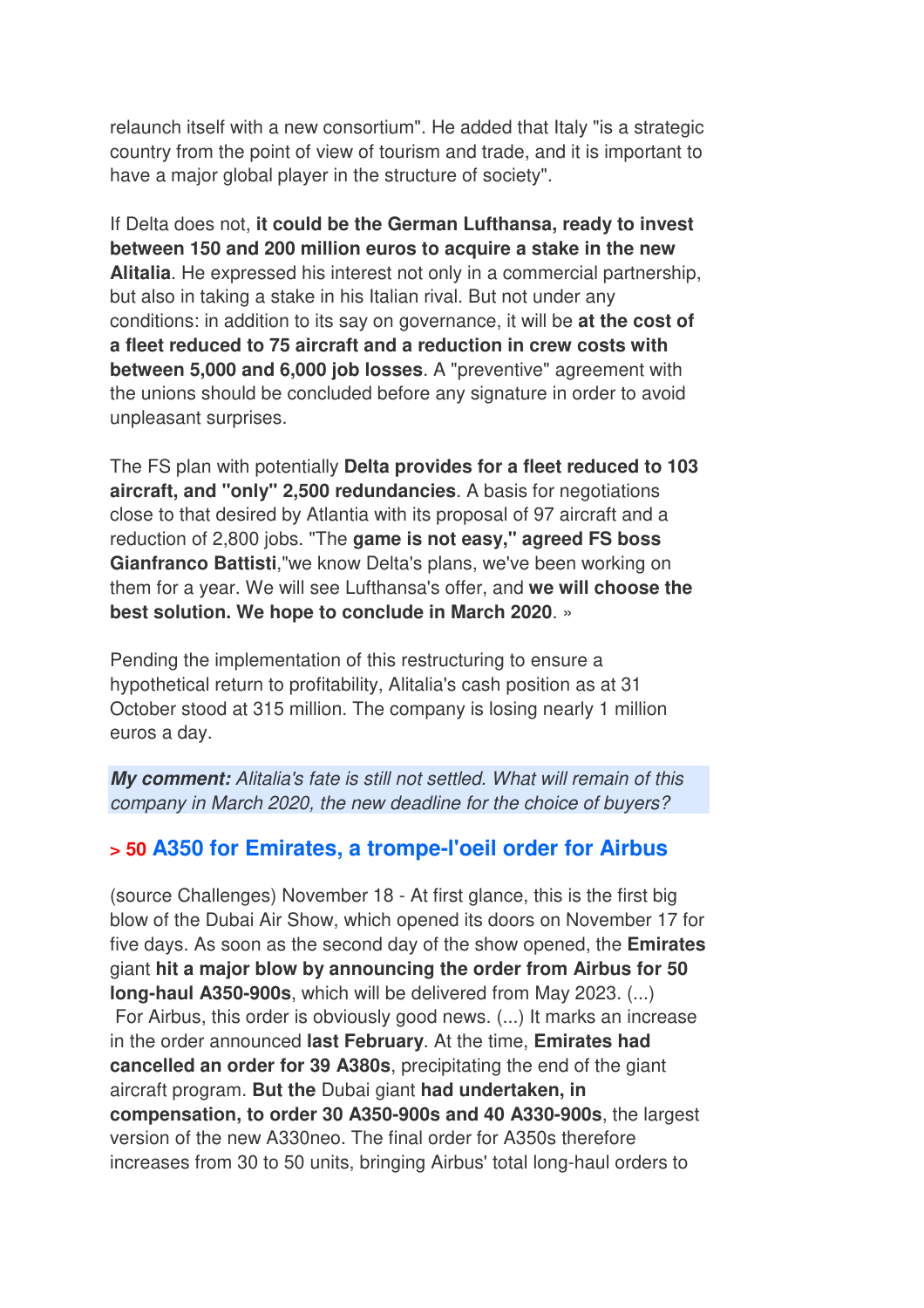963 units in 53 airlines.

But there is a problem, and of importance: if the A350 **control** has been muscular, the **A330neo control has** been put out of business. (...) Emirates dropped the aircraft, **probably partly due to the difficulties of British engine manufacturer Rolls-Royce over the performance and production of the Trent 7000 engine**. With Emirates, it is the aircraft's second largest customer, after AirAsiaX (66 units), but ahead of the American Delta (35 units), which is running away. This is a major blow for Airbus, which is struggling to make this reengineered version of the long-haul A330 the commercial success it dreams of. Five years after its launch at the Farnborough 2014 Motor Show, the A330neo has reached a maximum of 272 orders, including only 10 for the smaller A330-800 version. (...) It

would be (...) wrong to bury **the Gulf Big Three**

 too quickly. Although they are outnumbered by young Asian wolves such as Indigo or Air Asia (see graph), they **still represent an essential part of Airbus and Boeing's long-haul orders**, the most profitable segment for aircraft manufacturers. They account for **two-thirds of the 326 orders for Boeing's new 777X long-haul aircraft, and more than half of those for the A350-1000, the largest version of the Airbus A350**. (...)

*My comment:* More than half of Airbus and Boeing's long-haul orders are for the three Gulf airlines, Emirates Airlines, Qatar Airways and Etihad Airways.

This context explains the difficulties faced by Europe and the United States in forcing the Gulf countries to comply with competition rules.

# **> The F.A.A. resists pressure to restart the 737 Max**

(source The New York Times International translated with Deepl com) November 18 - As **Boeing**'s 737 Max grounding enters its eighth month, the company has lobbied the U.S. Federal Aviation Administration (F.A.A.) to expedite approval of a patch required to return the aircraft to service. Before the Max is allowed to fly again, the FAA must test new software with pilots in flight simulators. Boeing has publicly indicated that the aircraft could obtain approval as early as December and **has urged the FAA to begin these tests, even though the agency has not fully approved the software.** 

**FAA engineers resisted this pressure, arguing that it makes no sense to judge pilots' reactions to a system that may change later**. (...)

Tensions about the approval process appeared on Friday when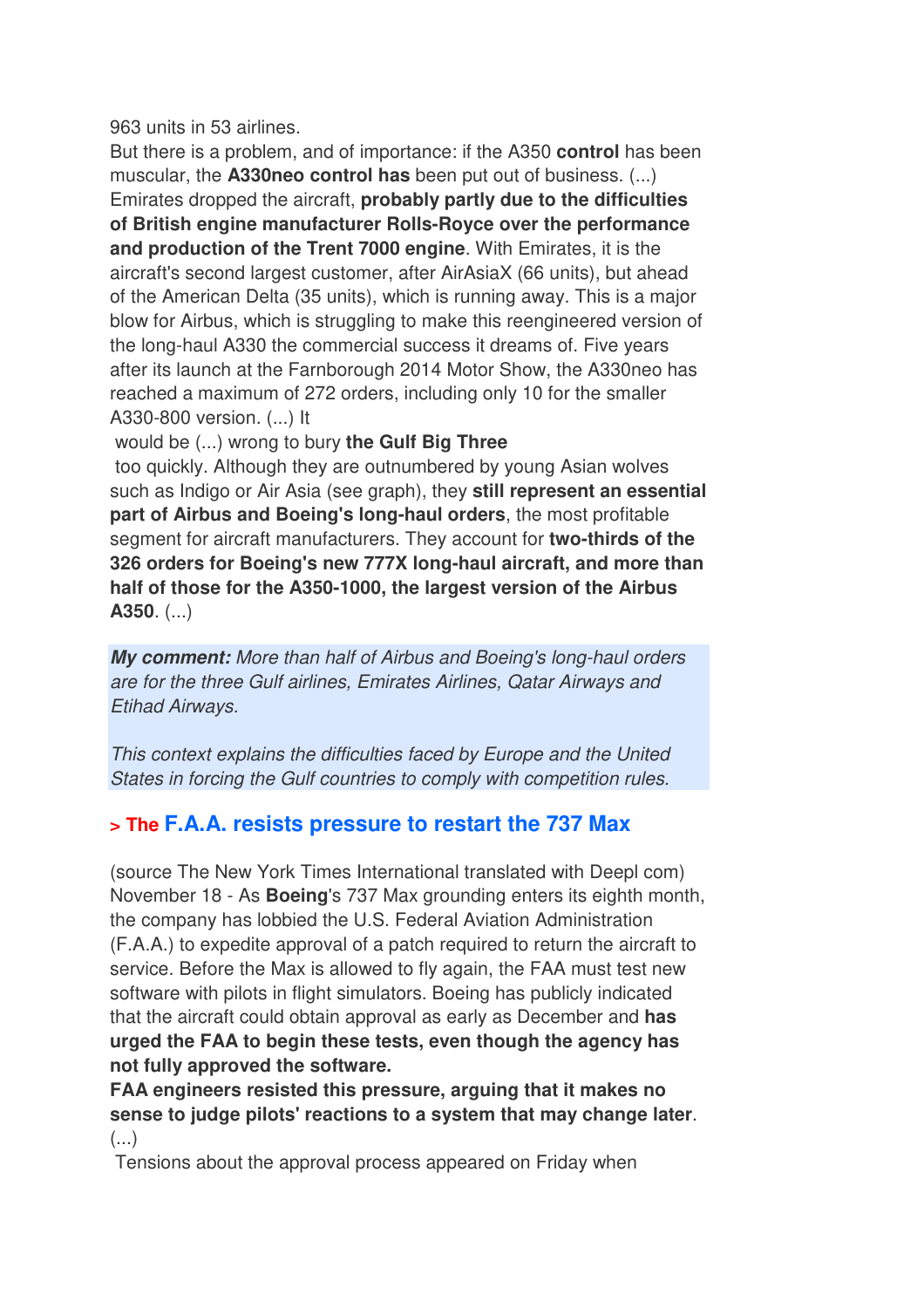Stephen Dickson, the **head of the FAA, released a video in which he urged agency employees to deliberate carefully while reviewing the Max. (..**.)

 "I support what you are doing to examine aircraft very carefully, and I will support the time you need to conduct a thorough and deliberate process of safe return to service," said Mr. Dickson in the video. "This is called a just culture, which values employee judgment and the freedom to make tough safety decisions."

*My comment:* In November 2018, a few days after the first fatal accident of the B737 Max, Boeing launched the MCAS correction program.

One year later, the tests of the new device are still not completed.

This gives an idea of the extent of the work that Boeing had to undertake to secure the B737 Max.

### **> Climate: to save money, airlines overload aircraft with fuel**

(source Boursier com) November 11 - Profits at the expense of the climate... The **British channel'BBC'**, which received documents from a former British Airways employee, **revealed a practice still little known to airlines** but which would have serious environmental consequences. **It consists in filling the tanks with excess kerosene in order to avoid paying higher prices for refuelling at destination airports.** 

 For example, one of the documents consulted by the channel revealed that "a British Airways flight in Italy had carried almost three tonnes of additional fuel" to save £40 (about €46). But this "trick" would have released more than 600 kg of additional CO2 into the atmosphere. (...) Moreover, British Airways would not be the only company to use this practice to save money. According to a report by the European Organisation for the Safety of Air Navigation, **airlines worldwide are saving €265 million a year thanks to this technique in Europe, while releasing more than 901,000 tonnes of additional CO2 into the atmosphere.** 

 In response to these accusations, **Willie Walsh, CEO of the** British company's parent company, **IAG** (International Airlines Group), **announced that the group would conduct a practice review.** He also acknowledged that this method was "perhaps not the right thing to do" from an environmental point of view, despite the financial benefits it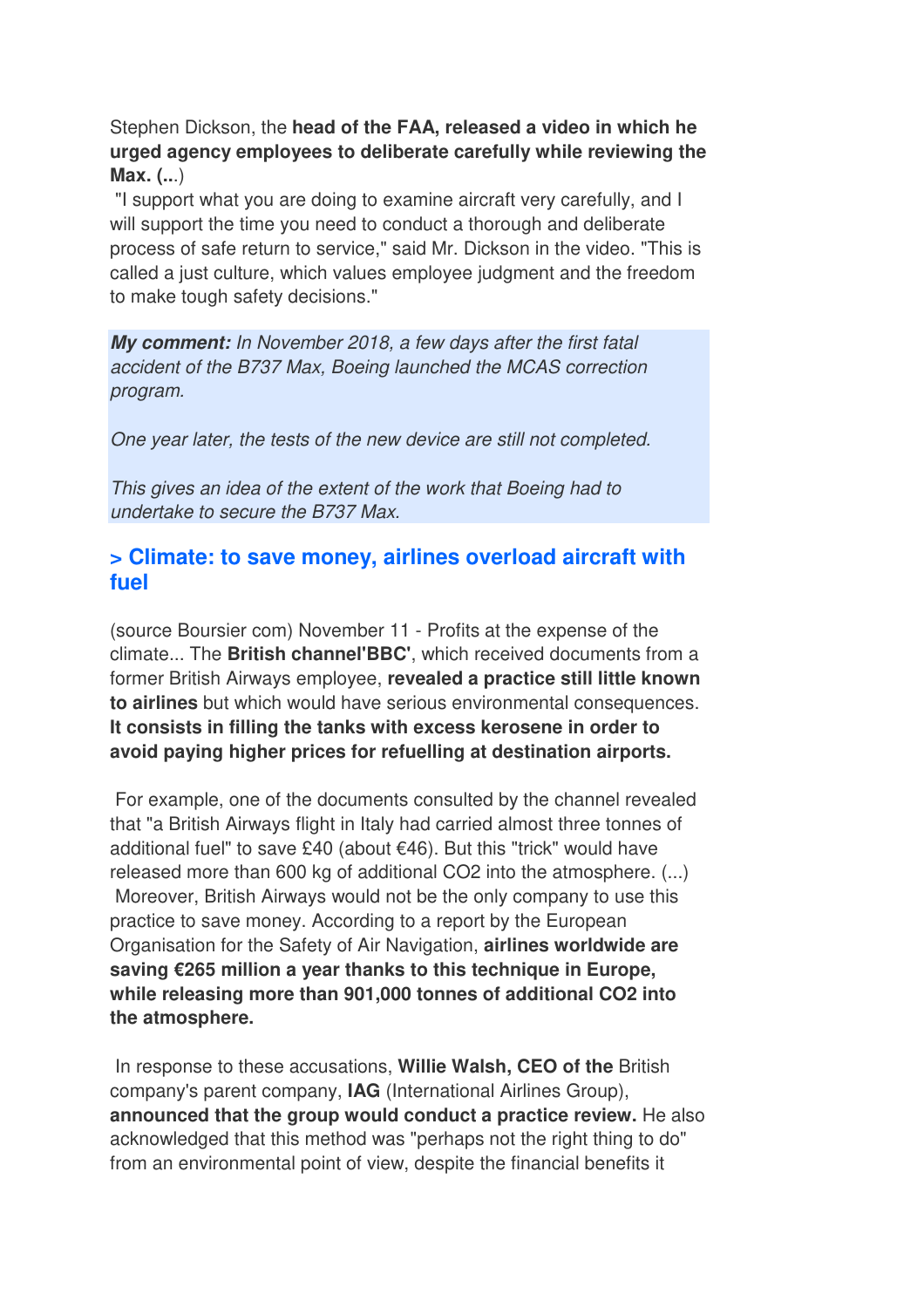offers.

Asked by the BBC about this, the Greenpeace president said the revelations were "a classic example of a company that puts profit before the planet". "We need to tighten regulations to limit aircraft emissions, because as long as there is money at stake, they will pollute as much as possible," he added.

*My comment:* The practice of double kerosene carrying described in the article is a direct consequence of the lack of harmonisation of the rules applying to airlines.

The air transport sector is global, the rules must be the same for all actors. The effectiveness of the fight against global warming depends on it.

# **> Compensation for air delays: European justice has ruled**

(source L'Écho touristique) 29 October - **Since a European regulation in 2004, European airlines have been obliged to refund passengers in the event of a delay of more than three hours, depending on the** distance travelled. The text thus provides for 250 euros in compensation for flights of less than 1 500 km, 400 euros for flights of 1 500 to 3 500 km and 600 euros for flights of more than 3 500 km.

However, what proves that a passenger claiming compensation tried to get on a plane? It is possible that he never showed up for check-in. In a judgment dated Thursday, the European Court of Justice ruled in favour of an easyJet passenger. The latter claimed compensation from the lowcost airline for a delay of more than 3 hours on a Paris-Venice flight on 8 February 2014.

**For easyJet, this request is conditional on the customer being able to provide her boarding pass**, "as proof of her (his) presence at check-in". The company relied in particular on a decision of the Court of Cassation of 14 February 2018, which stipulated that a refund in the event of a long delay or cancellation of a flight was conditional on the ability to provide this document. (...)

**On 24 October last, the European Court of Justice ruled on the** question by order, considering that the answer to the question raised left no room for reasonable doubt. But the decision of the European Court of Justice is clear. **Passengers do not have to prove their presence at check-in to obtain the compensation provided for in** EC Regulation No. 261 / 2004. (...)

*My comment:* This decision of the European Court of Justice was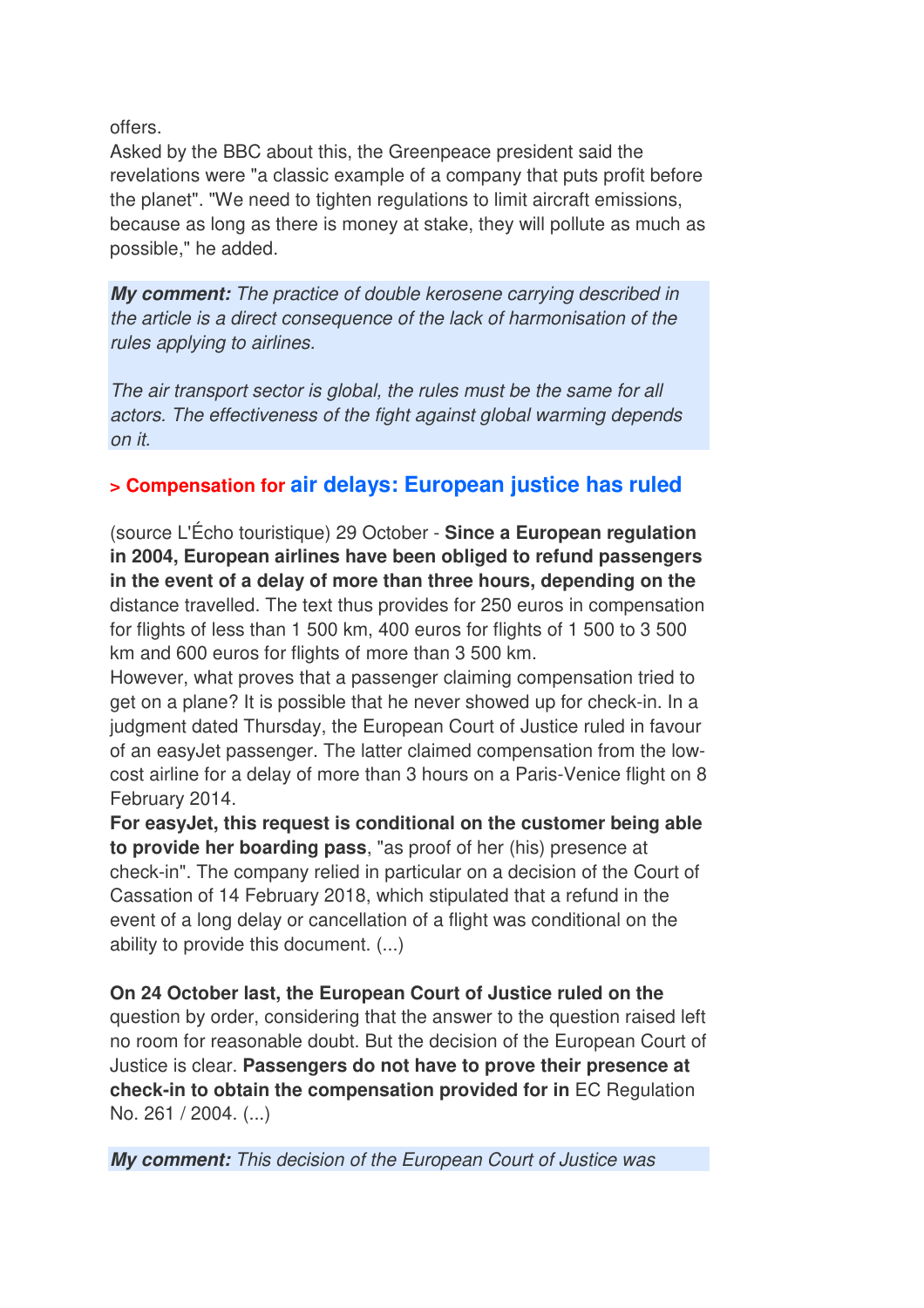eagerly awaited by customers claiming compensation.

Last July, the site RetardVol fr, a specialist in air compensation, ranked the airlines that most respect the right to compensation.

The top-ranked airlines were Tui Fly (8.8/10), French Bee (8.3/10), Air Caraïbes (7.3/10), Corsair (7.3/10) and EWA Air (7/10), ahead of Air France (6.8/10).

With a score of  $4/10$ , easyJet was one of the bad companies in this field.

For its part, Ryanair obtained 0.5/10, among the worst companies in this ranking.

At the bottom of the ranking: Iberia, Aigle Azur, Air Algérie and Air Antilles. All these companies got 0/10!



*End of the press review*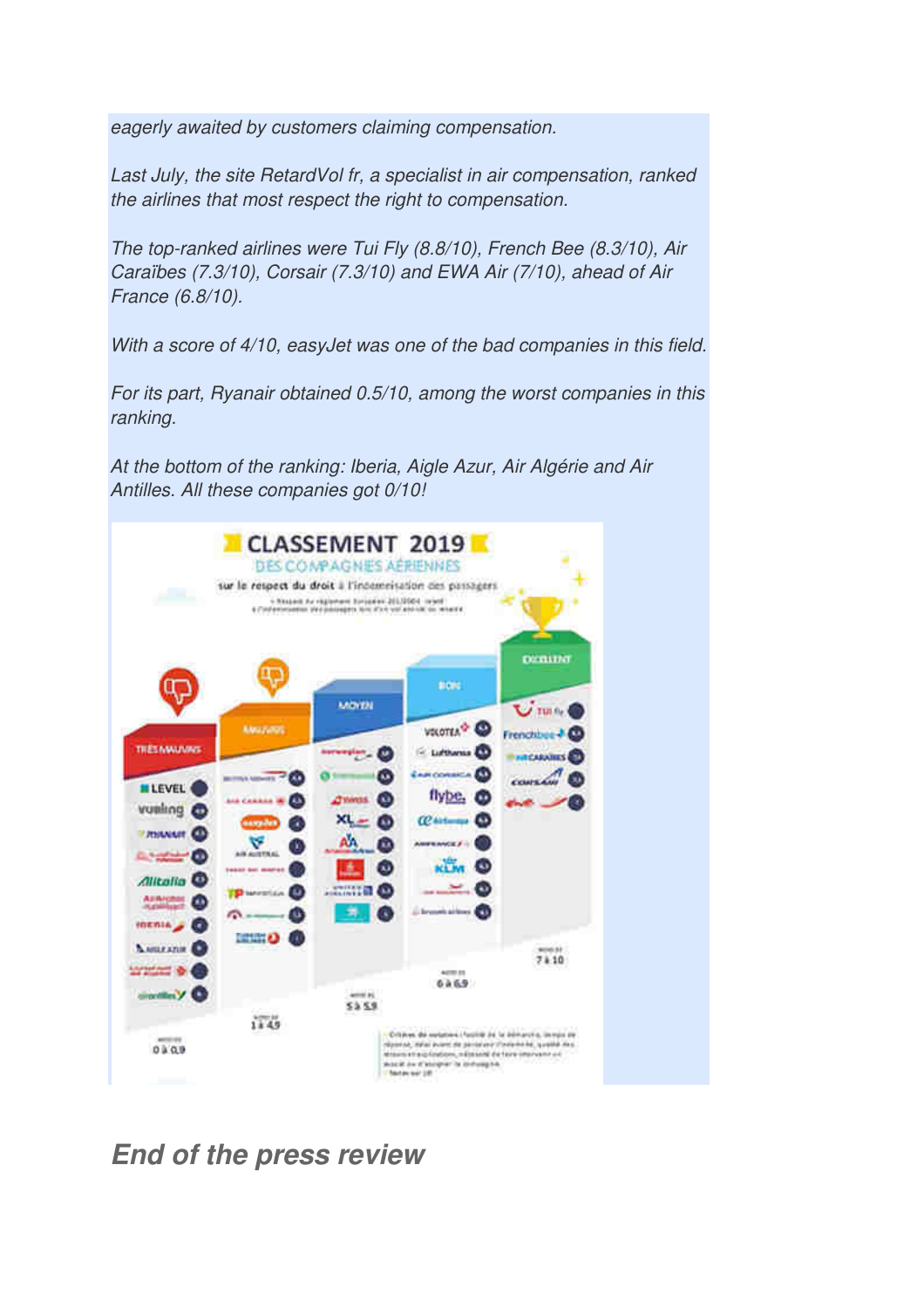#### **> Follow-up to the referendum on the privatisation of Aéroports de Paris**

The consultation mechanism on the privatisation of the ADP group is open from 13 June to March 2020. To lead to a shared initiative referendum (RIP), it requires the signature of 4.7 million voters.

On the Internet, the consultation is signed on the website referendum.interieur.gouv fr

As of November 18, when half of the signature deadline has passed, the consultation had collected 963,000 signatures, or 20.41% of the required signatures.

# **> My comment on the evolution of the Air France-KLM share price**

**The Air France-KLM share price was €10.545 at the end of Monday 18 November. It is up by +2.70%.** After falling by 4.37% following the announcements of quarterly (average) results and the strategic plan, the share has started to rise again.

**The average (consensus) of analysts for the AF-KLM share is 11.10 euros, up following the announcement of the 3rd quarter and first nine months of the year results**

**The barrel of Brent oil** (North Sea) **is stable at \$62.**

**This indicative information does not in any way constitute an incentive to sell or solicit the purchase of Air France-KLM shares.**

You may react to this press review or provide me with any information or thoughts that may help me to better manage my role as a director of the Air France-KLM group.

#### **You can ask me, by return, any questions about the Air France-KLM group or employee share ownership....**

See you soon.

To find the latest press reviews on Monday, it's here

#### **If you enjoy this press review, circulate it.**

New readers will be able to receive it by providing me with the email